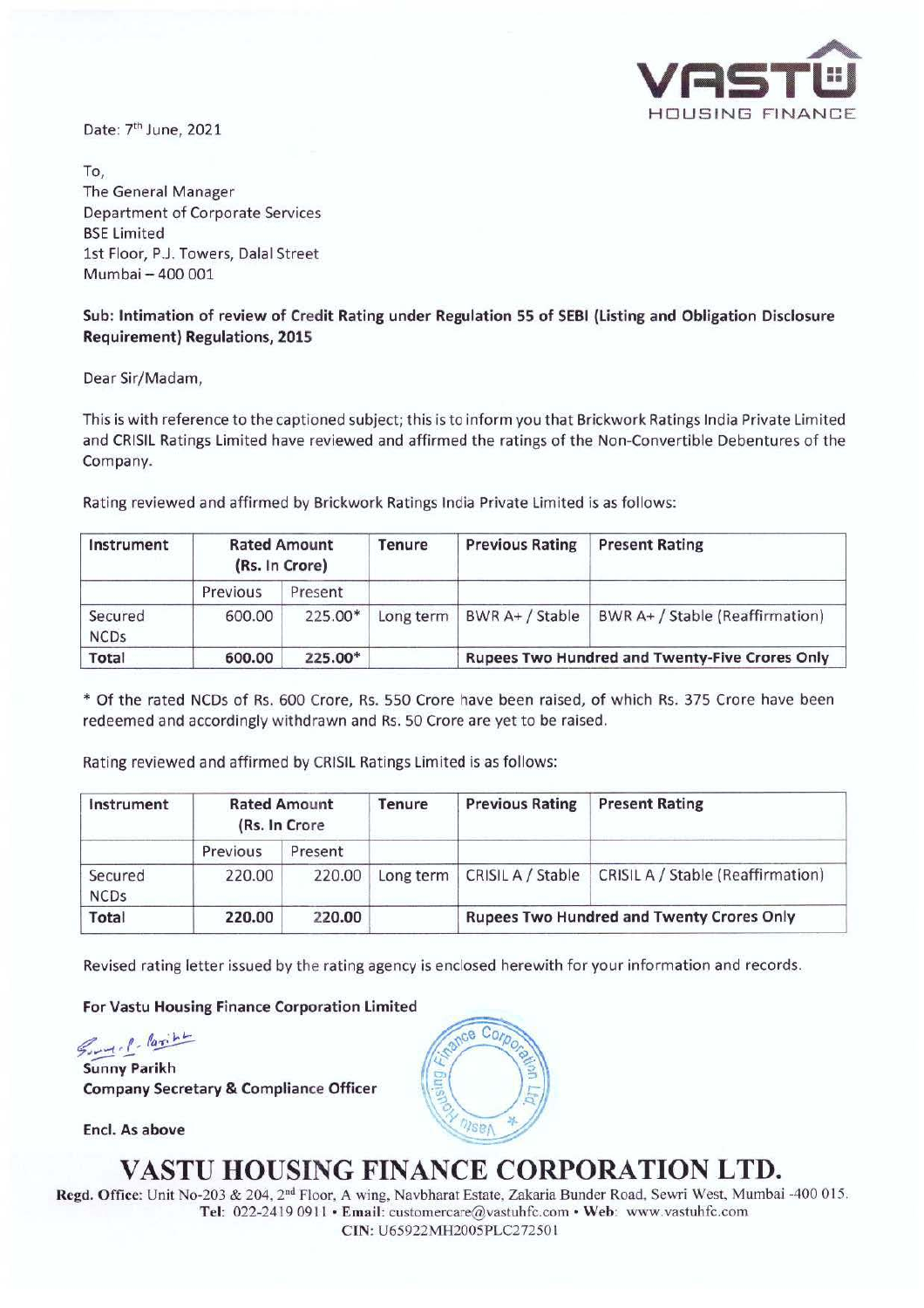

Ground floor, Building No - S 14, Solitaire Corporate Park, Guru Hargovindji Marg, Chakala, Andheri (East), Mumbai- 400 093 P: +91 22 2831 1426/39 | F: +91 22 2838 9144

1

**BWR/NCD/MUM/CRC/RAM/0084/2021-22 02 June 2021**

**Mr. Sandeep Menon** MD and CEO **Vastu Housing Finance Corporation Limited** 503 & 504, 5th Floor, A wing, Navbharat Estates, Zakaria Bunder Road, Sewri (West)- 400015 Mumbai.

Dear Sir**,**

### **Sub: Review of rating of NCDs of Rs.225 Crs and withdrawal of rating of NCDs of Rs.375 Crs of Vastu Housing Finance Corporation Limited (VHFCL).**

**Ref:** Our earlier rating letter BWR/NCD//CRC/VYD/0120/2020-21 dated 11 June 2020.

Based on the information and clarifications provided by your company and as available in public sources, Brickwork Ratings informs you that the rating of Vastu Housing Finance Corporation Limited's various debt instruments have been affirmed as given below:

| Instrument<br>#        | <b>Rated Amount</b><br>(Rs Crs) |                | <b>Tenure</b> | <b>Previous Rating</b>                                          | <b>Present Rating*</b>             |  |
|------------------------|---------------------------------|----------------|---------------|-----------------------------------------------------------------|------------------------------------|--|
|                        | <b>Previous</b>                 | <b>Present</b> |               |                                                                 |                                    |  |
| Secured<br><b>NCDs</b> | 600.00                          | $225.00**$     | Long<br>Term  | BWR A+ / Stable                                                 | $BWR A+/Stable$<br>(Reaffirmation) |  |
| Total                  | 600.00                          | 225.00         |               | <b>Rupees Two Hundred and Twenty Five</b><br><b>Crores Only</b> |                                    |  |

**\***Please refer to BWR website [www.brickworkratings.com/](http://www.brickworkratings.com/) for definition of the ratings

#ISIN-wise details of NCDs are available in Annexure-1

\*\*Of the rated NCDs of Rs.600, Crs, Rs.550 Crs have been raised, of which Rs.375 Crs have been redeemed and Rs.50 Crs are yet to be raised.

The Rating is valid for twelve months from the date of this letter subject to the terms and conditions that were agreed in your mandate dated 27 May 2021 and other correspondence, if any, and Brickwork Ratings' standard disclaimer appended below. Brickwork Ratings would conduct surveillance every year till maturity/redemption of the facility/instrument. You are required to submit information periodically as per Annexure-II for the purpose of surveillance/review. Please note that Brickwork Ratings would need to be kept informed of any information/development that may affect your Company's finances/performance without any delay. **You are requested to submit the No Default Statement (NDS) at the end of each month.**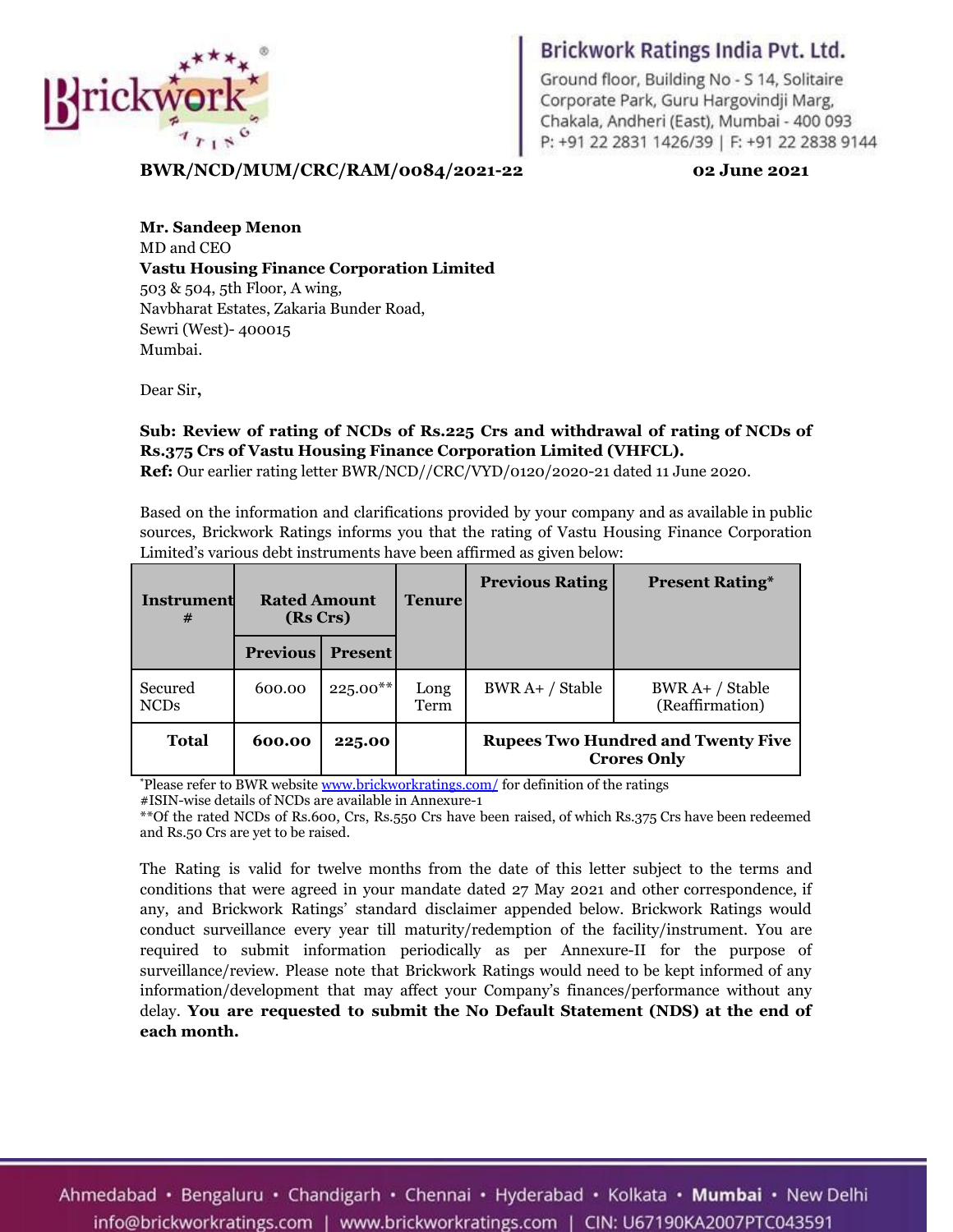

Ground floor, Building No - S 14, Solitaire Corporate Park, Guru Hargovindji Marg, Chakala, Andheri (East), Mumbai- 400 093 P: +91 22 2831 1426/39 | F: +91 22 2838 9144

Best Regards,

A. M. Ranges

#### **Ramya Muraledharan**

**Note: Rating Rationale of all accepted Ratings are published on Brickwork Ratings website. All non-accepted ratings are also published on Brickwork Ratings website. Interested persons are well advised to refer to our website [www.brickworkratings.com](http://www.brickworkratings.com), If they are unable to view the rationale, they are requested to inform us on [brickworkhelp@brickworkratings.com](mailto:brickworkhelp@brickworkratings.com)**.

**Disclaimer:** Brickwork Ratings India Pvt. Ltd. (BWR), a Securities and Exchange Board of India [SEBI] registered Credit Rating Agency and accredited by the Reserve Bank of India [RBI], offers credit ratings of Bank Loan facilities, Non- convertible / convertible / partially convertible debentures and other capital market instruments and bonds, Commercial Paper, perpetual bonds, asset-backed and mortgage-backed securities, partial guarantees and other structured / credit enhanced debt instruments, Security Receipts, Securitization Products, Municipal Bonds, etc. [hereafter referred to as "Instruments"]. BWR also rates NGOs, Educational Institutions, Hospitals, Real Estate Developers, Urban Local Bodies and Municipal Corporations.

BWR wishes to inform all persons who may come across Rating Rationales and Rating Reports provided by BWR that the ratings assigned by BWR are based on information obtained from the issuer of the instrument and other reliable sources, which in BWR's best judgement are considered reliable. The Rating Rationale / Rating Report & other rating communications are intended for the jurisdiction of India only. The reports should not be the sole or primary basis for any investment decision within the meaning of any law or regulation (including the laws and regulations applicable in Europe and also the USA).

BWR also wishes to inform that access or use of the said documents does not create a client relationship between the user and BWR.

The ratings assigned by BWR are only an expression of BWR's opinion on the entity / instrument and should not in any manner be construed as being a recommendation to either purchase, hold or sell the instrument.

BWR also wishes to abundantly clarify that these ratings are not to be considered as an investment advice in any jurisdiction nor are they to be used as a basis for or as an alternative to independent financial advice and judgement obtained from the user's financial advisors. BWR shall not be liable to any losses incurred by the users of these Rating Rationales, Rating Reports or its contents. BWR reserves the right to vary, modify, suspend or withdraw the ratings at any time without assigning reasons for the same.

BWR's ratings reflect BWR's opinion on the day the ratings are published and are not reflective of factual circumstances that may have arisen on a later date. BWR is not obliged to update its opinion based on any public notification, in any form or format although BWR may disseminate its opinion and analysis when deemed fit.

Neither BWR nor its affiliates, third party providers, as well as the directors, officers, shareholders, employees or agents (collectively, "**BWR Party**") guarantee the accuracy, completeness or adequacy of the Ratings, and no BWR Party shall have any liability for any errors, omissions, or interruptions therein, regardless of the cause, or for the results obtained from the use of any part of the Rating Rationales or Rating Reports. Each BWR Party disclaims all express or implied warranties, including, but not limited to, any warranties of merchantability, suitability or fitness for a particular purpose or use. In no event shall any BWR Party be liable to any one for any direct, indirect, incidental, exemplary, compensatory, punitive, special or consequential damages, costs, expenses, legal fees, or losses (including, without limitation, lost income or lost profits and opportunity costs) in connection with any use of any part of the Rating Rationales and/or Rating Reports even if advised of the possibility of such damages. However, BWR or its associates may have other commercial transactions with the company/entity. BWR and its affiliates do not act as a fiduciary.

BWR keeps certain activities of its business units separate from each other in order to preserve the independence and objectivity of the respective activity. As a result, certain business units of BWR may have information that is not available to other BWR business units. BWR has established policies and procedures to maintain the confidentiality of certain non-public information received in connection with each analytical process.

BWR clarifies that it may have been paid a fee by the issuers or underwriters of the instruments, facilities, securities etc., or from obligors. BWR's public ratings and analysis are made available on its web site, [www.brickworkratings.com.](http://www.brickworkratings.com/) More detailed information may be provided for a fee. BWR's rating criteria are also generally made available without charge on BWR's website.

This disclaimer forms an integral part of the Ratings Rationales / Rating Reports or other press releases, advisories, communications issued by BWR and circulation of the ratings without this disclaimer is prohibited.

BWR is bound by the Code of Conduct for Credit Rating Agencies issued by the Securities and Exchange Board of India and is governed by the applicable regulations issued by the Securities and Exchange Board of India as amended from time to time.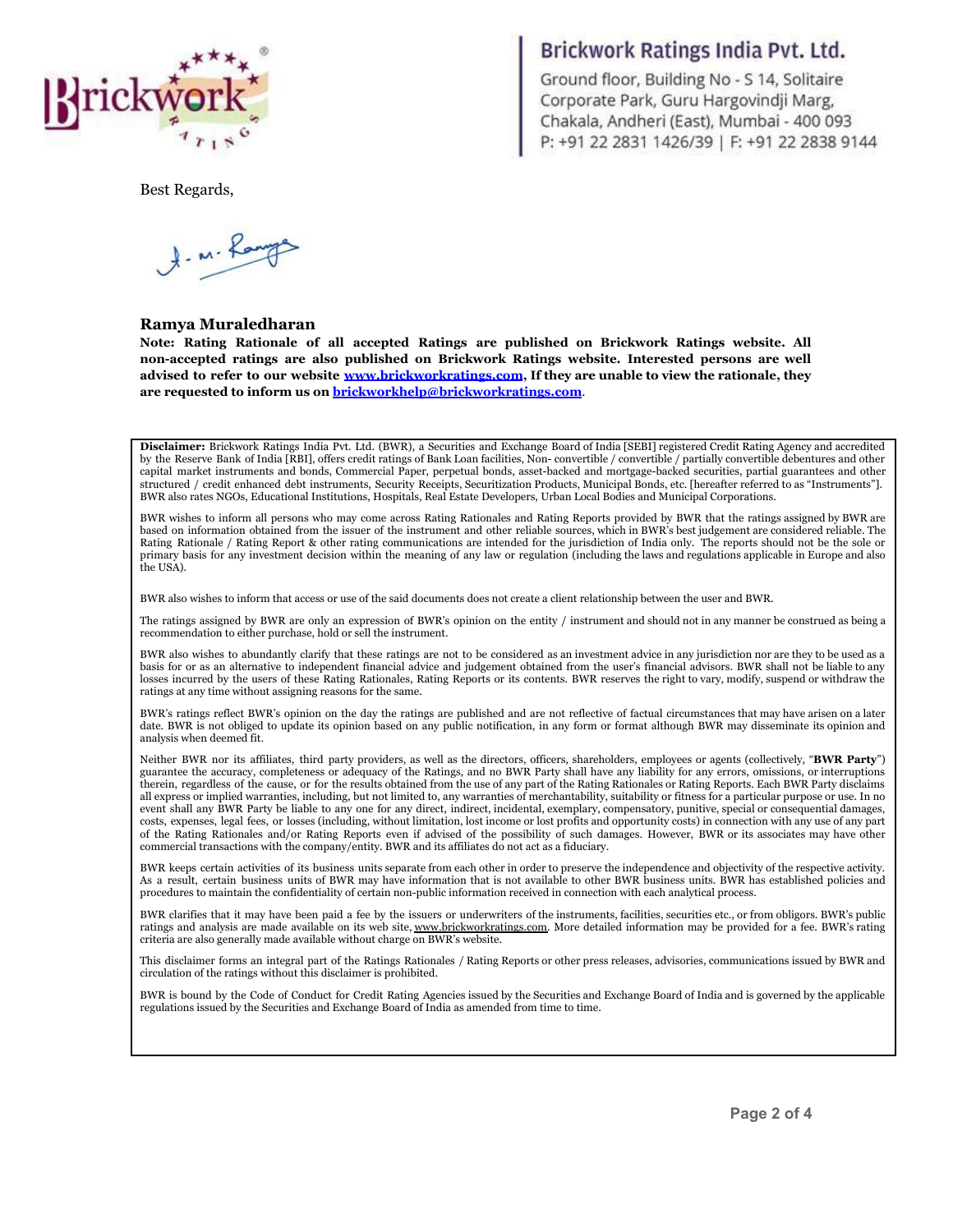

Ground floor, Building No - S 14, Solitaire Corporate Park, Guru Hargovindji Marg, Chakala, Andheri (East), Mumbai- 400 093 P: +91 22 2831 1426/39 | F: +91 22 2838 9144

### **Annexure1 Secured NCDs - ISIN Details**

| <b>ISIN</b>  | Issue date      | Maturity date | Coupon Rate p.a.            | Coupon<br>Frequency          | Amount<br>Raised (Rs. In<br>Crs) | Present<br>outstanding<br>(Rs. In Crs) |
|--------------|-----------------|---------------|-----------------------------|------------------------------|----------------------------------|----------------------------------------|
| INE459T07025 | 27-Feb-18       | 27-Feb-25     | 9.95%                       | Monthly                      | 50                               | $0*$                                   |
| INE459T07033 | 28-Mar-18       | 27-Feb-25     | 9.95%                       | Monthly                      | 50                               | 50                                     |
| INE459T07041 | 27-Apr-18       | 27-Feb-25     | 9.95%                       | Monthly                      | 40                               | $0*$                                   |
| INE459T07058 | 28-May-18       | 27-Feb-25     | 9.95%                       | Monthly                      | 60                               | $0*$                                   |
| INE459T07066 | 27-Aug-18       | 25-Aug-23     | 10.15% (SBI MCLR<br>linked) | Monthly                      | 50                               | $0*$                                   |
| INE459T07074 | $27-Oct-18$     | 25-Aug-23     | 10.15% (SBI MCLR<br>linked) | Monthly                      | 50                               | $0*$                                   |
| INE459T07082 | 27-Nov-18       | 27-Nov-25     | 10.40%                      | Monthly                      | 50                               | $0*$                                   |
| INE459T07090 | 27-Dec-18       | 27-Nov-25     | 10.40%                      | Monthly                      | 50                               | $0*$                                   |
| INE459T07140 | 26-Jun-20       | 26-Dec-21     | 8.80%                       | Annual $&$ on<br>redemption  | 25                               | 25                                     |
| INE459T07165 | $31 - Jul - 20$ | 31-Jul-23     | 9.55%                       | Quarterly &<br>on redemption | 25                               | $0*$                                   |
| INE459T07173 | 05-Aug-20       | 05-Aug-23     | 9.55%                       | Quarterly &<br>on redemption | 25                               | 25                                     |
| INE459T07181 | 18-Sep-20       | 18-Mar-22     | 8.50%                       | Annual & on<br>redemption    | 50                               | 50                                     |
| INE459T07199 | $30-Sep-20$     | 30-Mar-22     | 8.60%                       | Annual & on<br>redemption    | 25                               | 25                                     |
| <b>TOTAL</b> |                 |               |                             |                              | 550                              | 175                                    |

\* Fully redeemed by VHFCL. Of the presently rated NCDs of Rs.225 Crs, Rs.50 Crs are yet to be raised.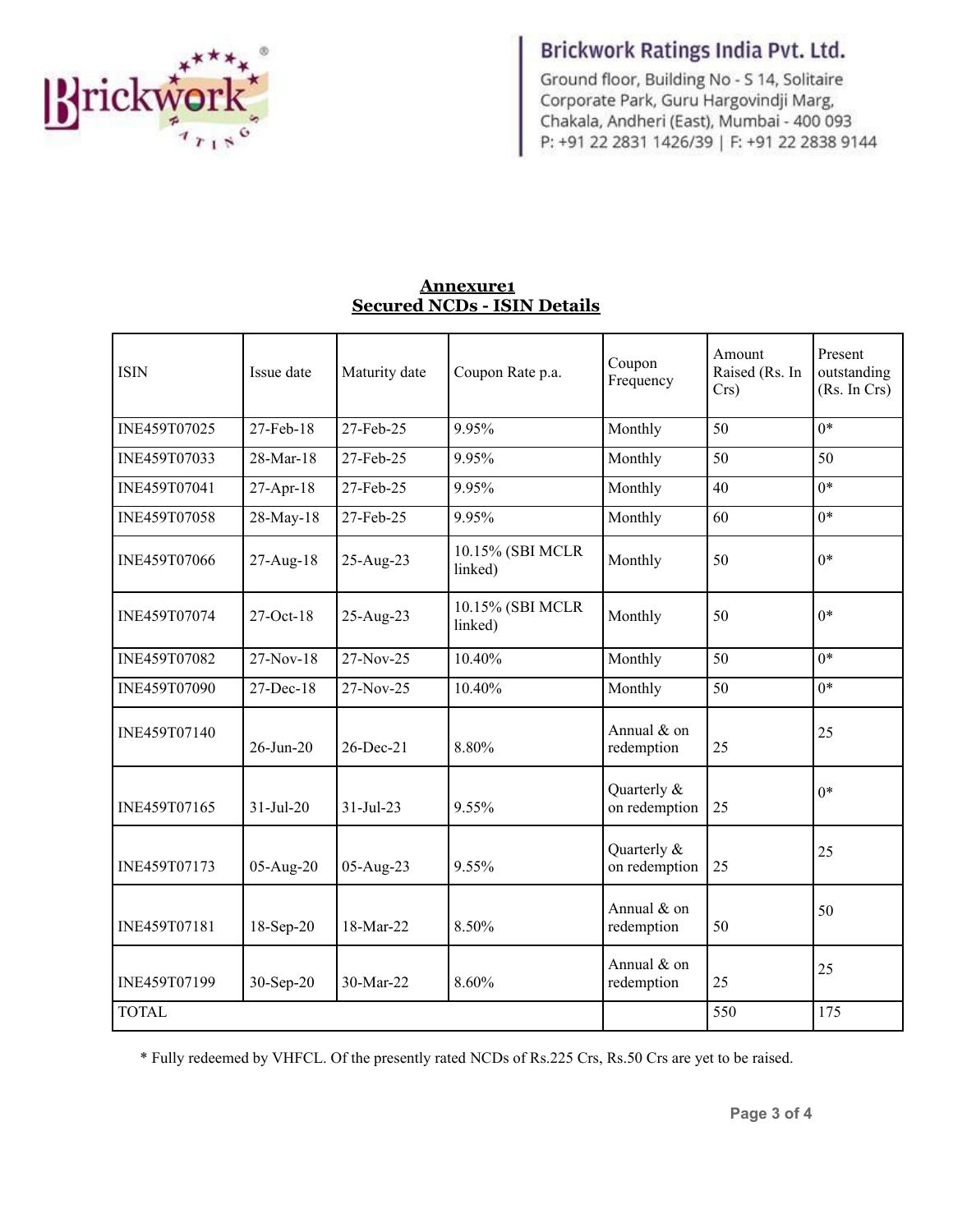

Ground floor, Building No - S 14, Solitaire Corporate Park, Guru Hargovindji Marg, Chakala, Andheri (East), Mumbai- 400 093 P: +91 22 2831 1426/39 | F: +91 22 2838 9144

### **Annexure-II**

The following documents/ information should be submitted to BWR:

- 1. Confirmation from the Company that all the terms and conditions stipulated in the Bank's Term loan sanction letter has been fully complied with.
- 2. Certified copy of periodical book debts/bills receivables statements submitted to the bank.
- 3. Confirmation about payment of installment and interest as and when paid.
- 4. Schedule of Term Loan installments and Interest due and payment made so far.
- 5. Certified copy of Quarterly Information Statements (QIS) and Half Yearly Information Statements (HYIS) submitted to the bank.
- 6. Certified copy of Banks' Statements of Accounts on a quarterly basis.
- 7. Quarterly / Half yearly financial statements (unaudited or with limited review) and Annual financial statements (provisional as well as audited).
- 8. Information on delays/defaults in servicing bank loans, letters of credit, letters of guarantee, NCDs, bonds and other borrowings, if any, by the Company as at the end of March, June, September and December each year.
- 9. Information on delays / defaults in servicing of debt obligations of any subsidiary / other group companies, if any, as at the end of March, June, September and December each year.
- 10. Any other statement / information sought by BWR from time to time.
- 11. All the aforesaid information shall be mailed to  $data\&b$  brickworkratings.com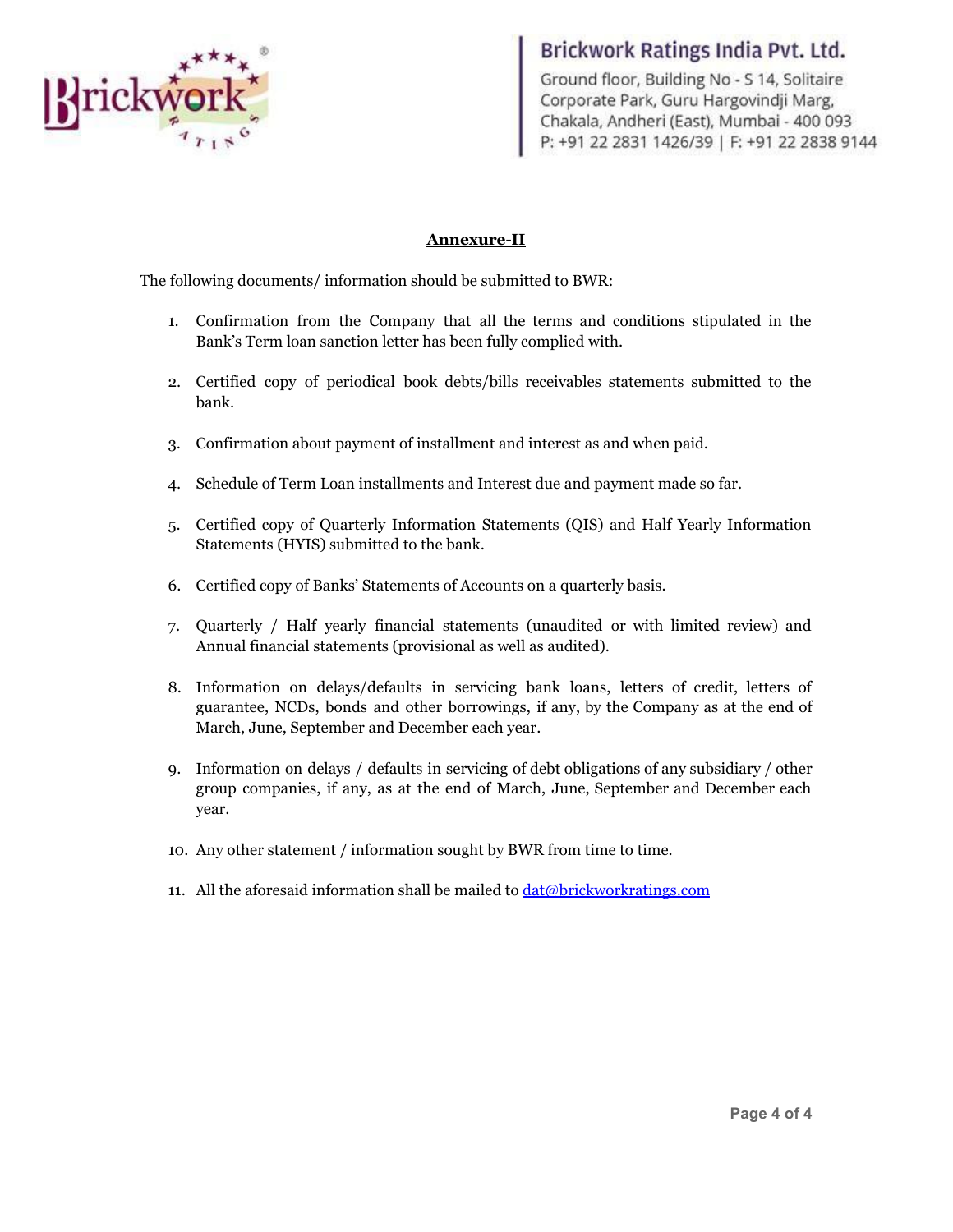# **Ratings**

**CONFIDENTIAL** 

RINAHFCL/271528/NCD/0521/10450/74171859 May 31, 2021

**Mr. Sandeep Menon** 

**Vastu Housing Finance Corporation Limited**  203/204. 'A' Wing 2nd Floor, Navbharat Estate, Barrister Nath Pai Marg, Mumbai City - 400015

Dear **Mr.** Sandeep Menon,

Re: Review of CRISIL Rating on the Rs.100 Crore Non Convertible Debentures of Vastu Housing Finance **Corporation Limited** 

All ratings assigned by CRISIL Ratings are kept under continuous surveillance and review.

CRISIL Ratings has, after due consideration, reaffinned its CRISIL A/Stable (pronounced as CRISIL A rating with Stable outlook) rating on the captioned debt instnnnent. fustruments with this rating are considered to have adequate degree of safety regarding timely servicing of financial obligations. Such instruments carry low credit risk.

In the event of your company not making the issue within a period of 180 days from the above date, or in the event of any change in the size or structure of your proposed issue, a fresh letter of revalidation from CRISIL will be necessary.

As per our Rating Agreement, CRISIL Ratings would disseminate the rating along with outlook through its publications and other media, and keep the rating along with outlook under surveillance for the life of the instrument. CRISIL Ratings reserves the right to withdraw, or revise the rating/ outlook assigned to the captioned instrument at any time, on the basis of new information, or unavailability of information, or other circumstances which CRISIL Ratings believes may have an impact on the rating.

As per SEBI circular (reference number: CIR/IMD/DF/17/2013; dated October 22, 2013) on centralized database for corporate bonds/debentures, you are required to provide international securities identification number (ISIN; along with the reference number and the date of the rating letter) of all bond/debenture issuances made against this rating letter to us. The circular also requires you to share this information with us within 2 days after the allotment of the ISIN. We request you to mail us all the necessary and relevant information at debtissue@crisil.com. This will enable CRISIL Ratings to verify and confirm to the depositories, including NSDL and CDSL, the ISIN details of debt rated by us, as required by SEBI. Feel free to contact us at debtissue@crisil.com for any clarification you may need.

Should you require any clarification, please feel free to get in touch with us.

With warm regards,

Yours sincerely,

Malvika Bhotche

Malvika Bhotika Associate Director - CRISIL Ratings

~~~~~

Nivedita Shibu Associate Director - CRISIL Ratings



Disclaimer: A rating by CRISIL Ratings reflects CRISIL Ratings' current opinion on the likelihood of timely payment of the obligations under the rated instrument, and does not<br>constitute an audit of the rated entity by CRI reliable. CRISIL Ratings does not guarantee the completeness or accuracy of the information on which the rating is based. A rating by CRISIL Ratings is not a recommendation to buy / sell or hold the rated instrument; it does not comment on the market price or suitability for a particular investor. CRISIL Ratings has a practice of keeping all its ratings under surveillance and ratings are revised as and when circumstances so warrant. CRISIL Ratings is not responsible for any errors and especially states that it has no financial liability whatsoever to the subscribers / users / transmitters / distributors of its ratings. CRISIL Ratings' criteria are available without charge to the public on the web site, www.crisil.com. CRISIL Ratings or its associates may have other commercial transactions with the company/entity. For the latest rating information on any instrument of any company rated by CRISIL Ratings, please contact Customer Service Helpdesk at CRISILratingdesk@crisil.com or at 1800-267-1301.

> **CRISIL Ratings Limited**  *(A S11.bsidiaryof CRISIL limited)*  Corporate Identity Number: U67100MH2019PLC326247

\_\_ Registered Office: CRISIL House, Central Avenue, Hiranandani Business Park, Powai, Mumbai- 400 076. Phone: +91 22 3342 3000 I Fax: +91 22 4040 5800 www.ctisil.com/ratings